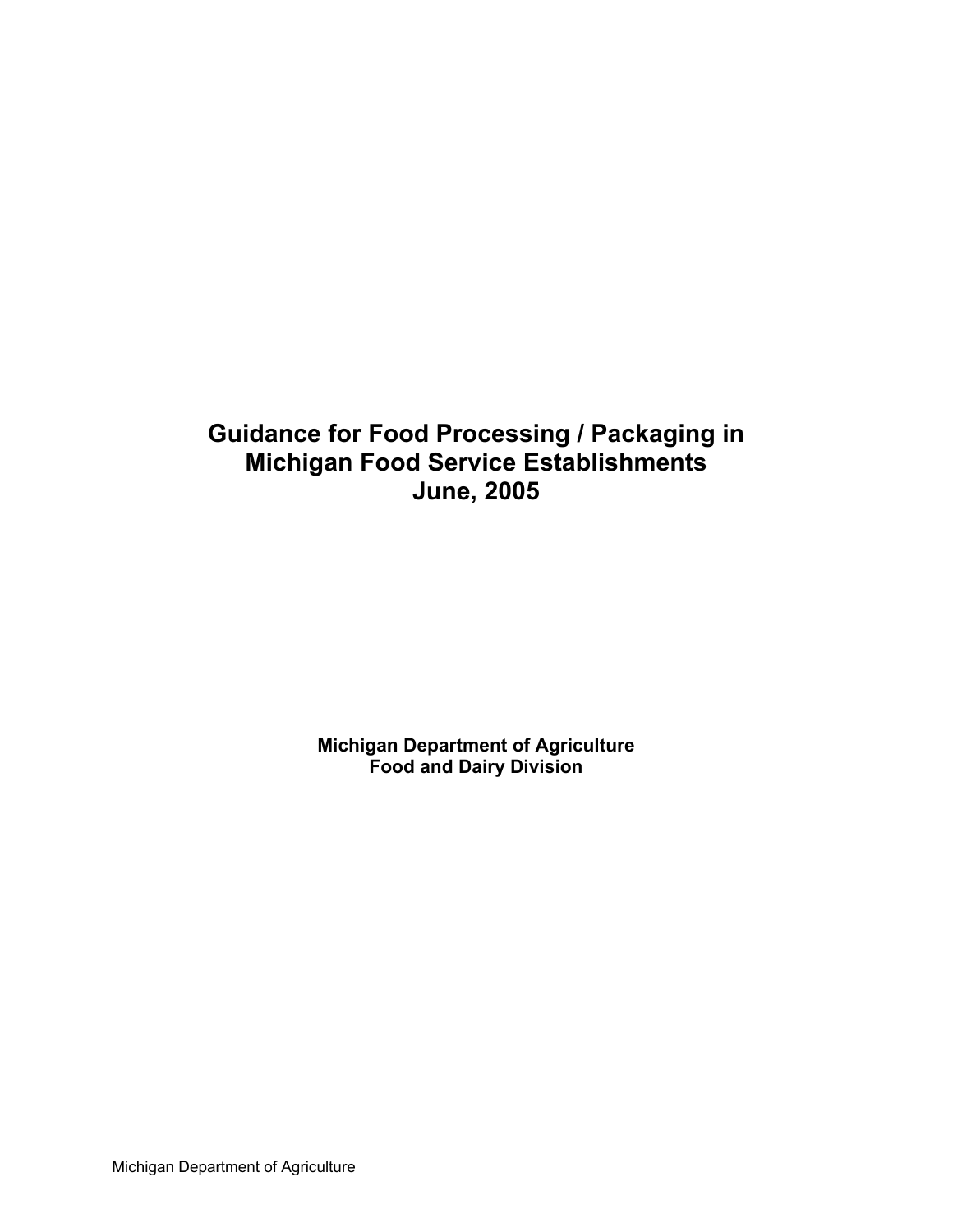# Table of Contents

| <b>Product specific information sheets</b>                                           | 2<br>2<br>っ<br>3 |
|--------------------------------------------------------------------------------------|------------------|
| Sandwiches.                                                                          | 5<br>9           |
| Dry shelf stable foods (i.e. baked goods, dry snack foods, candy)<br><b>Appendix</b> | 13<br>15         |
|                                                                                      | 16               |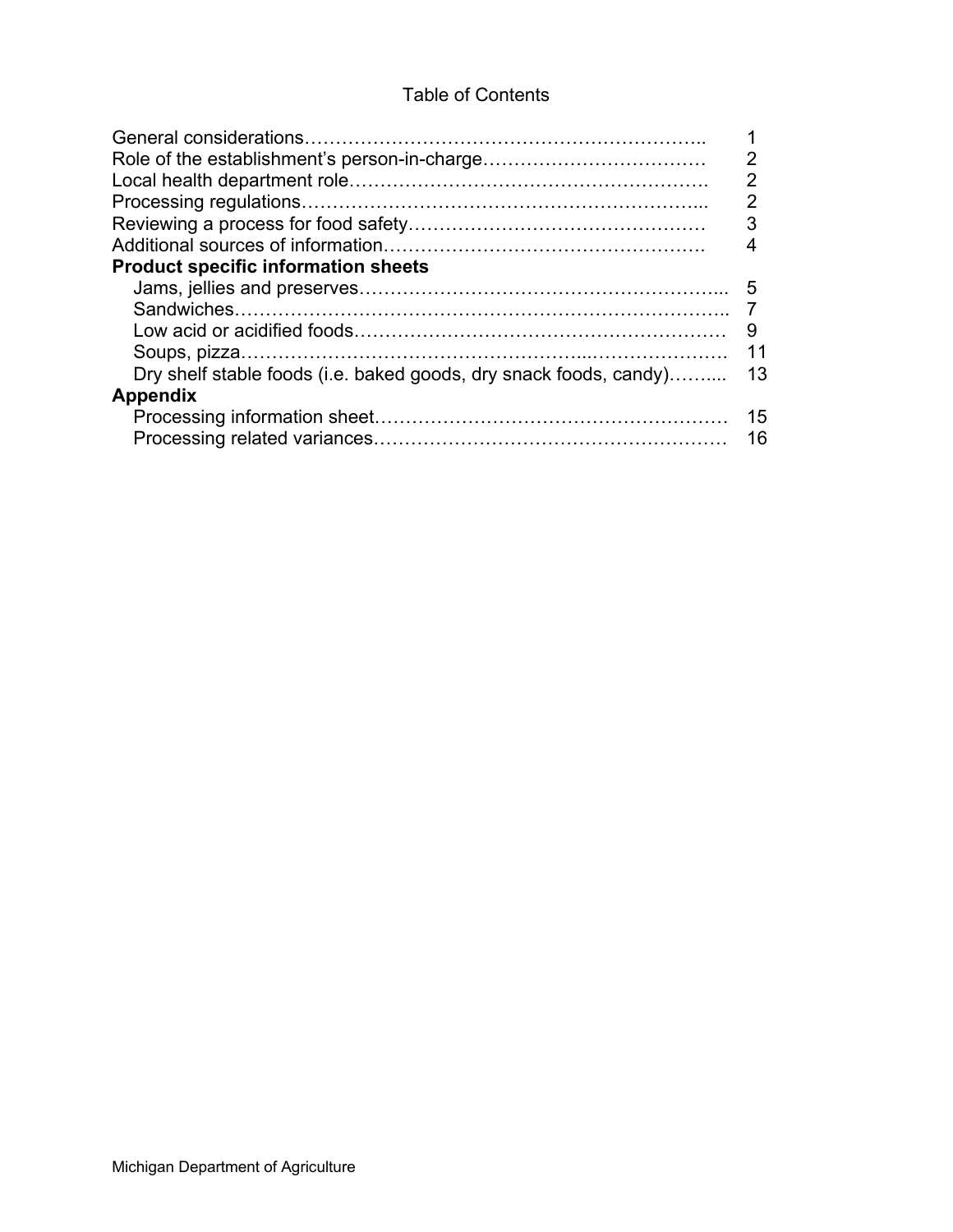Food service operators occasionally wish to prepare, package and label food for later use by the consumer. This is considered to be food processing / packaging. Packaged means bottled, canned, cartoned, securely bagged, or securely wrapped. Packaged does not include a wrapper, carry-out box, or other non-durable container used to containerize food with the purpose of facilitating food protection during service and receipt of the food by the consumer.

**The local health department (LHD) will provide assistance in determining the steps necessary to conduct a lawful and safe operation.** The establishment owner must comply with various regulations and is advised to consult with their local health department prior to beginning processing / packaging operations. A licensed food service establishment doesn't require additional state licensure to conduct processing / packaging operations. However, there are a number of state and federal laws that need to be met, depending upon the product and process.

Should an existing licensed establishment begin processing / packaging operations that do not comply with the various processing laws, enforcement action may be conducted by the: local health department, Michigan Department of Agriculture (MDA), Food and Drug Administration (FDA) and/or United States Department of Agriculture (USDA).

## **General considerations:**

The following must be considered before adding a processing / packaging operation to an existing food service establishment:

- 1. The existing establishment must have adequate capacity to add the processing / packaging operation. For example:
	- a. Is there enough room to add any additional equipment needed?
	- b. Is there enough space for storage of raw materials, finished product and packaging materials?
	- c. Does the proposed preparation / processing area allow for adequate separation of raw and ready-to-eat foods?
- 2. All processing / packaging establishments must comply with 21 CFR 110, Current Good Manufacturing Practice in Manufacturing, Packaging, or Holding Human Food. Establishments that comply with the Michigan Food Law (MFL) and 1999 FDA Food Code (FC) will automatically comply with most parts of 21 CFR 110. Establishments that don't comply with the MFL and FC must make improvements before adding additional operations. Review 21 CFR 110 to determine if there are any sections applicable to the proposed processing that are not already covered by the MFL and FC.
- 3. A variance must be applied for and obtained from the local health department if required by FC 3-502.11. Variances are required for: smoking for preservation, curing food, brewing alcoholic beverages, using additives such as vinegar for preservation or to render a food not potentially hazardous, using reduced oxygen packaging if FC 3-502.12 will not be met or custom processing animals for a consumer's personal use. See FC 8-103.10 & .11 for additional variance information.
- 4. Plan approval must be received for any construction or remodeling.
- 5. Standard operating procedures (SOP's) must be established prior to beginning processing operations. Standardized procedures are essential for an establishment to comply with applicable regulations and produce a consistently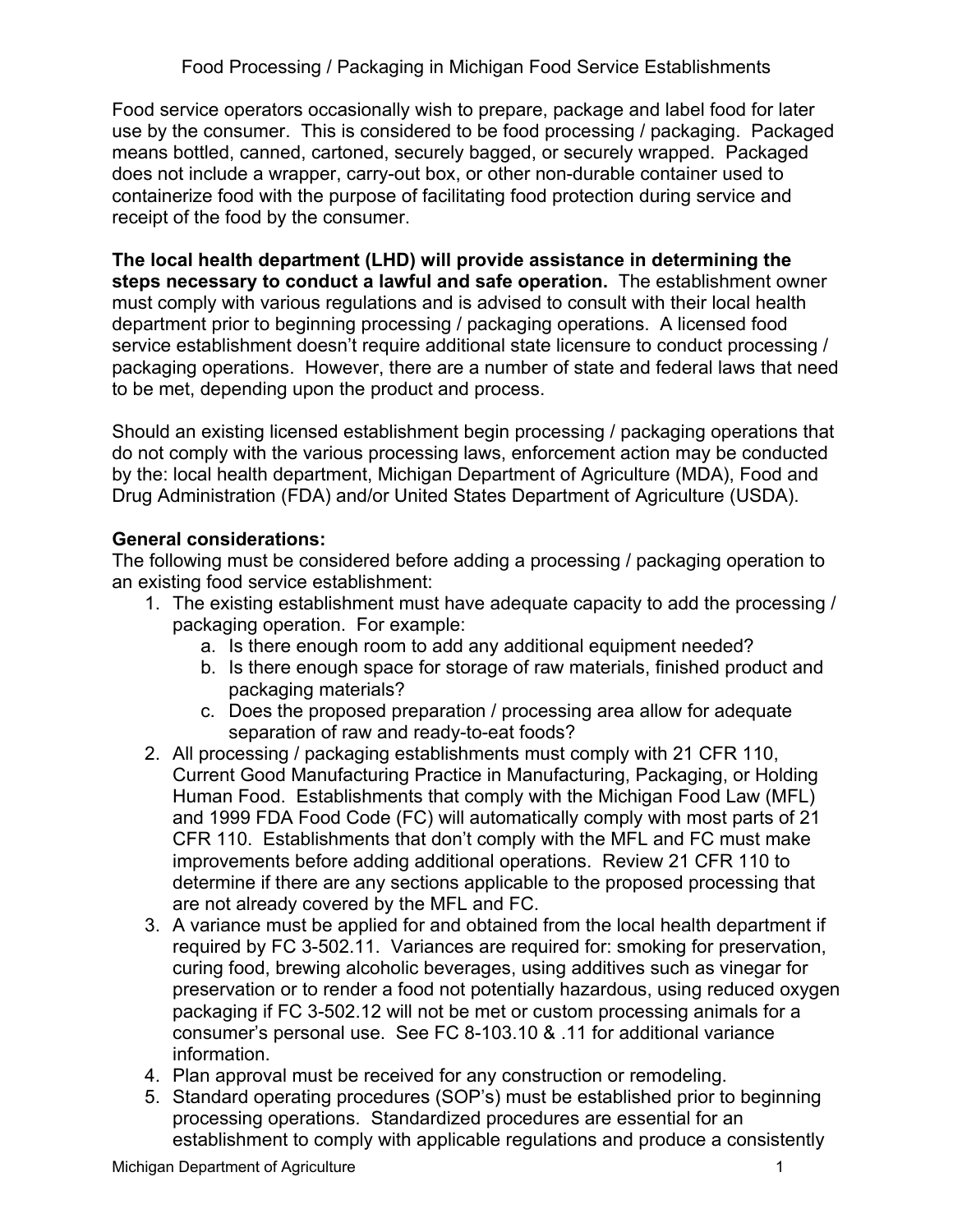safe product. Written SOP's are encouraged for all processing operations. Written SOP's are required for facilities seeking plan approval. See MDA's "Plan Submission Instructions" for SOP guidance at: [http://www.mda.state.mi.us/industry/fooddata/FSSS/0411\\_SOP\\_Guidance\\_Memo.pdf](http://www.mda.state.mi.us/industry/fooddata/FSSS/0411_SOP_Guidance_Memo.pdf)

## **Role of the establishment's person-in-charge (PIC)**

- Provide basic information to the LHD, such as: type of food; whether the food is potentially hazardous or not; product's characteristics (i.e. fully cooked soup, liquid, finished pH of 5.7, water activity of 0.98, etc.); storage temperature during warehousing; how product will be sold (refrigerated, frozen or shelf-stable); shelf life and how determined; how product will be packaged, coded, labeled; method of sale, intended consumer, etc. The information form located in the appendix may be used to summarize basic information on a proposed processing operation.
- Identify all the manufacturing steps for each food to be processed, using such tools as: flow diagrams; processing authority (consultant) evaluation; establishment plans; explanations of specialized processing, monitoring or testing equipment; and other supporting documents.
- Be the expert in processing the food.
- Identify potential food safety hazards (microbiological, chemical, physical) and how they will be controlled.
- Assure the food processes used result in a safe product.

# **Local Health Department Role**

Review a proposed process and establishment for food safety and compliance with applicable regulations and to review variance requests, as needed. Local health department staff will contact their MDA food service consultant for assistance, as needed. Neither the LHD, MDA nor the FDA provide approval of a proposed process.

# **\*Processing Regulations**

State regulation 569 applies to processing of smoked fish.

Food service establishments that process food must comply with the Michigan Food Law (MFL) and 1999 FDA Food Code (FC).

- o FC 3-502.11-.12 covers food processing.
- o MFL section 1105 contains a definition of adulterated food.

The Michigan Food Law, chapters 7 and 8 state, in part:

289.7101 Compliance with federal regulations; exception

Subject to section 1119(2), a food processing plant shall comply with the regulations of the food and drug administration in 21 C.F.R. part 110, except that refrigerated potentially hazardous food shall be stored at 4.4 degrees centigrade (40 degrees Fahrenheit) or below.

289.7103 Processing low-acid foods; requirements.

(1) All thermally processed, low-acid foods that are packaged in hermetically sealed containers shall be processed in a licensed commercial food establishment. (2) All processors of acidified, low-acid foods packaged in hermetically sealed containers shall comply with the regulations of the U.S. food and drug administration in 21 C.F.R. part 114.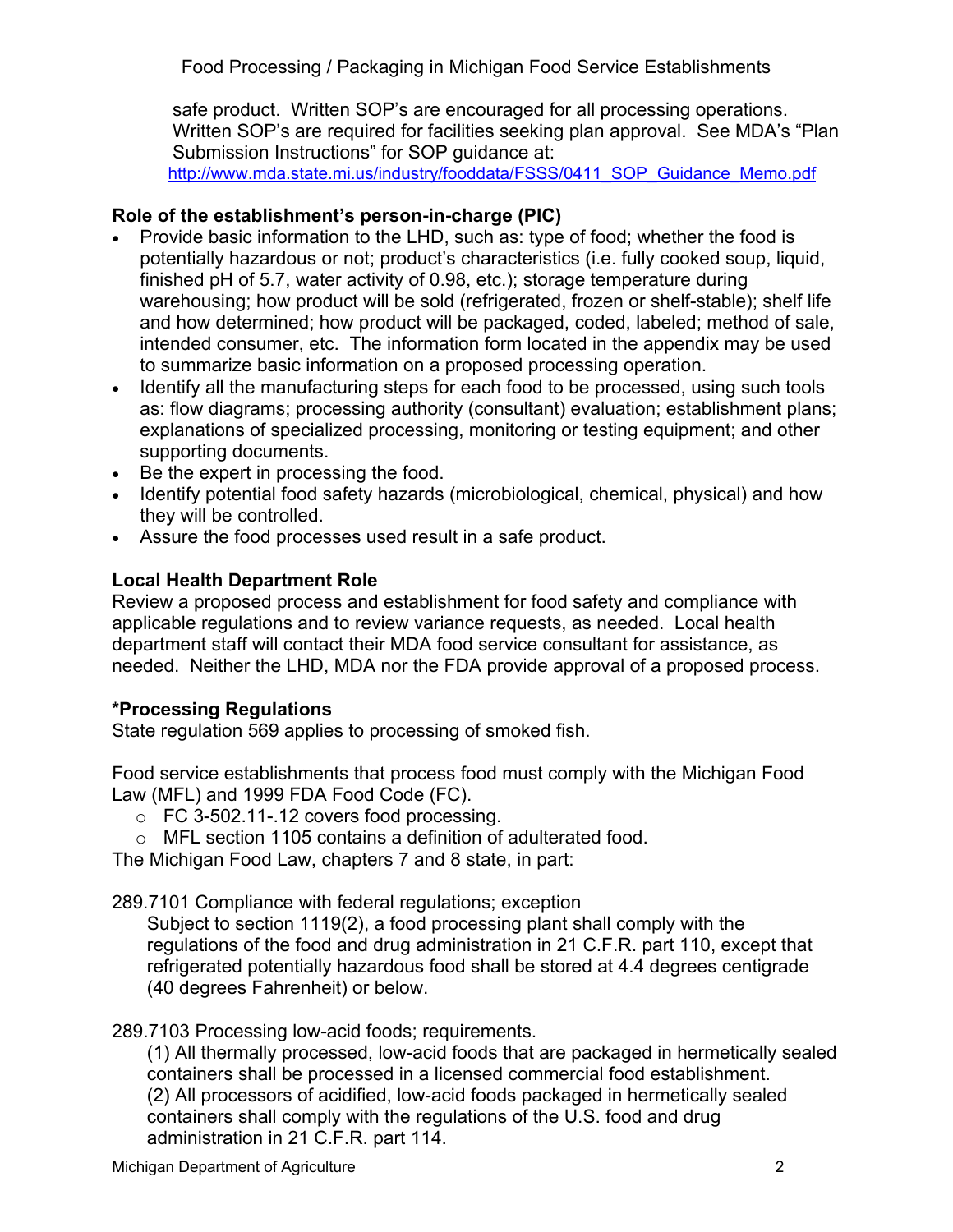(3) All thermally processed, low-acid foods that are packaged in hermetically sealed containers shall comply with the regulations of the U.S. food and drug administration in 21 C.F.R. part 113.

(4) Hermetically sealed packages shall be handled to maintain product and container integrity.

289.7105 Processor of smoked fish; variance; waiver.

The requirement that a processor of smoked fish obtain a variance under the smoked fish rules is waived if the processor demonstrates compliance with 21 C.F.R. part 123, the "seafood HACCP plan".

289.7111 Packaged food; compliance with federal regulations.

Packaged food shall comply with standard of identity requirements in 21 C.F.R. parts 131 to 169 and the definitions and standards of identity or composition contained in 9 C.F.R. part 319, and the general requirements in 21 C.F.R. part 130 and subpart A of part 319 of title 9 of the Code of Federal Regulations except as modified or rejected by this act or rules promulgated under this act.

289.8101 Packaged food; label requirements.

Packaged food shall be labeled as specified in 21 C.F.R. part 101, 9 C.F.R. part 317, and subpart N of part 381 of title 9 of the Code of Federal Regulations, and as specified under sections 3-202.17 and 3-202.18 of the food code.

Links to regulations:

Most regulations: [http://michigan.gov/mda/1,1607,7-125-1568\\_2387\\_2435-12817--,00.html#code](http://michigan.gov/mda/1,1607,7-125-1568_2387_2435-12817--,00.html)

FDA food labeling & standard of Identity regulations:

21 cfr parts 100-169 : [http://www.access.gpo.gov/nara/cfr/waisidx\\_03/21cfrv2\\_03.html](http://www.access.gpo.gov/nara/cfr/waisidx_03/21cfrv2_03.html) 9 cfr part 319: [http://www.access.gpo.gov/nara/cfr/waisidx\\_04/9cfr319\\_04.html](http://www.access.gpo.gov/nara/cfr/waisidx_04/9cfr319_04.html)

MDA Labeling Guide: [http://www.michigan.gov/mda/0,1607,7-125-1568\\_2388-15868--,00.html](http://www.michigan.gov/mda/0,1607,7-125-1568_2388-15868--,00.html)

## **Reviewing a Food Process for Food Safety**

The primary focus is that the proposed processed food will be safe. The primary responsibility for food safety lies with the person-in-charge (PIC). The PIC is responsible for identifying potential food safety hazards and proposing control methods. The PIC is required to work with a process specialist (consultant) when processing low acid or acidified foods under 21 CFR's 113 or 114. The PIC may wish to consult with a process specialist even when not required in order to assure a safe process is being proposed. Methods of locating locate a process specialist include: conducting an internet search, contact the "MSU Cooperative Extension Service". (<http://www.msue.msu.edu/msue/ctyentpg/ctyunits.html>) or contact a related processor's association. The regulatory agency will review the process to determine that food safety has been assured.

A few examples of how process variations can affect food safety are provided below. These examples illustrate why a carefully designed and closely followed process is critical to food safety.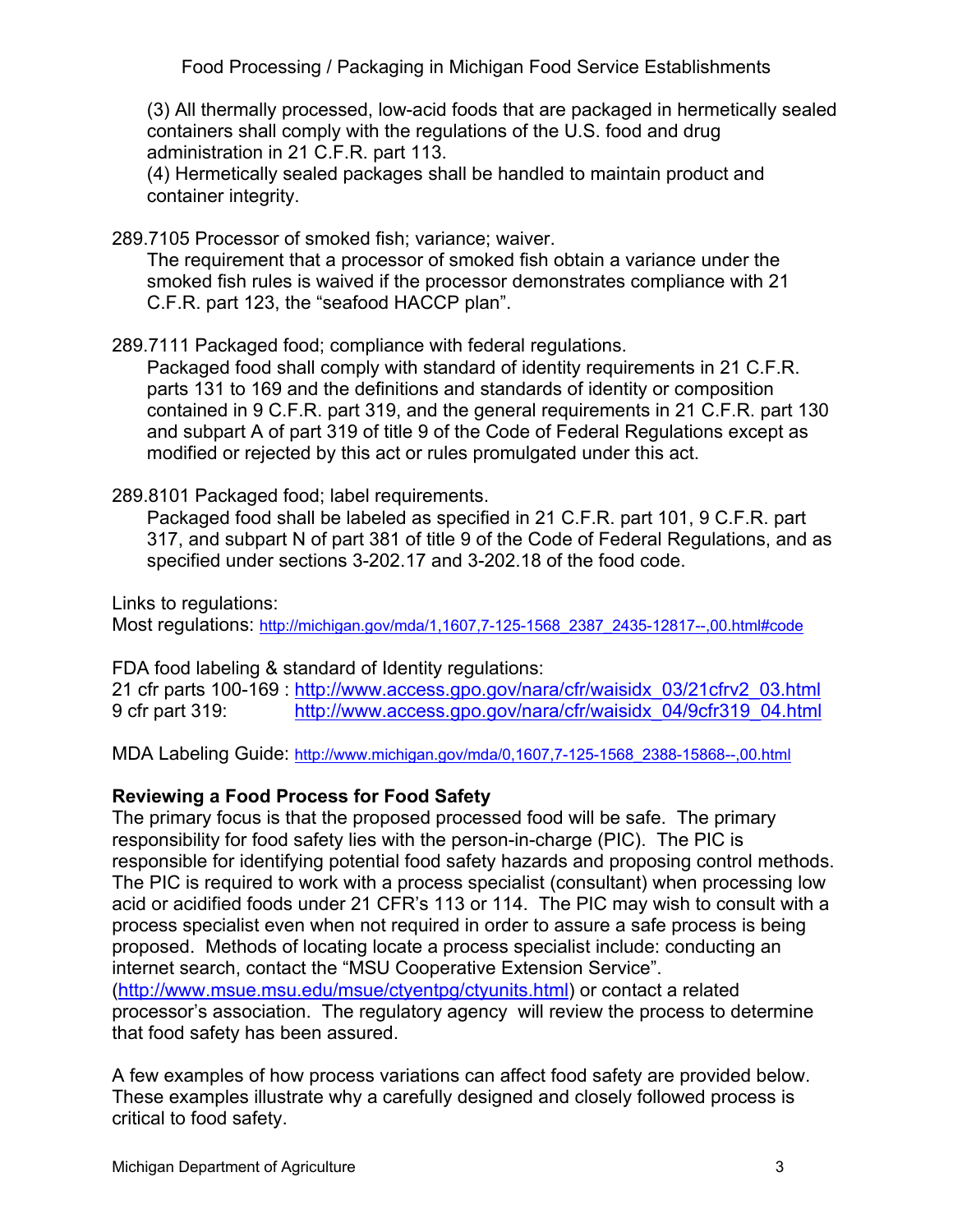## **Example 1:**

A restaurant owner decides to package, label and sell a popular vegetable soup. To get started, the proposal is to put the soup in a glass jar with a metal lid and sell refrigerated. The product will be labeled to keep refrigerated and use within Food Code date marking time limits.

Method 1: Place cooled (i.e. 41<sup>o</sup> F) soup into cold jars and screw on lid. Label and refrigerate.

Method 2: Place hot soup (i.e. 190° F) into warm jar and screw on lid. Label and refrigerate.

Method 1 does not create a food safety hazard. Method 2 does create a food safety hazard. The hot soup will consume the air and cause the lid to seal onto the container. Lack of air creates an environment where *Clostridium botulinum* organisms are not controlled. Hot packaging results in reduced oxygen packaging which requires a Food Code variance and possible development of a HACCP plan.

## **Example 2:**

A restaurant owner decides to package, label and sell a popular dressing containing garlic, oil and vinegar.

Method 1: Press fresh garlic. Add vinegar. Stabilize pH to <4.6. Monitor pH. Add oil. Method 2: Press fresh garlic. Add oil. Add vinegar.

Method 1 does not create a food safety hazard. Method 2 does create a food safety hazard. In method 1, the vinegar is added to the garlic to lower the pH below 4.6 to control for *Clostridium botulinum*. In method 2, the oil is placed on the garlic first, coating the garlic and preventing the vinegar from lowering the pH.

## **Additional sources of information**

US Food and Drug Administration 300 River Place, Suite 5900 Detroit, MI. 48207 (313) 393-8100 (313) 393-8137 fax US Department of Agriculture Food Safety and Inspection Service 25900 Greenfield Rd. Oak Park, MI 48237 (248) 968-0230

US Department of Agriculture Food Safety and Inspection Service 678 Front Ave. NW., Suite 400 Grand Rapids, MI 49504 (616) 458-0915

Starting a Food Business in Minnesota,<http://www.mda.state.mn.us/dairyfood/startingfoodbiz.pdf> This document has general checklists, strategies and tips on starting a food business, writing a business plan, etc.

An excellent article titled "From Restaurants to Retail", April 05. <http://www.restaurant.org/rusa/magArticle.cfm?ArticleID=741>

HACCP plan information: [http://www.nal.usda.gov/fnic/foodborne/haccp/index.shtml.](http://www.nal.usda.gov/fnic/foodborne/haccp/index.shtml) Michigan Department of Agriculture 4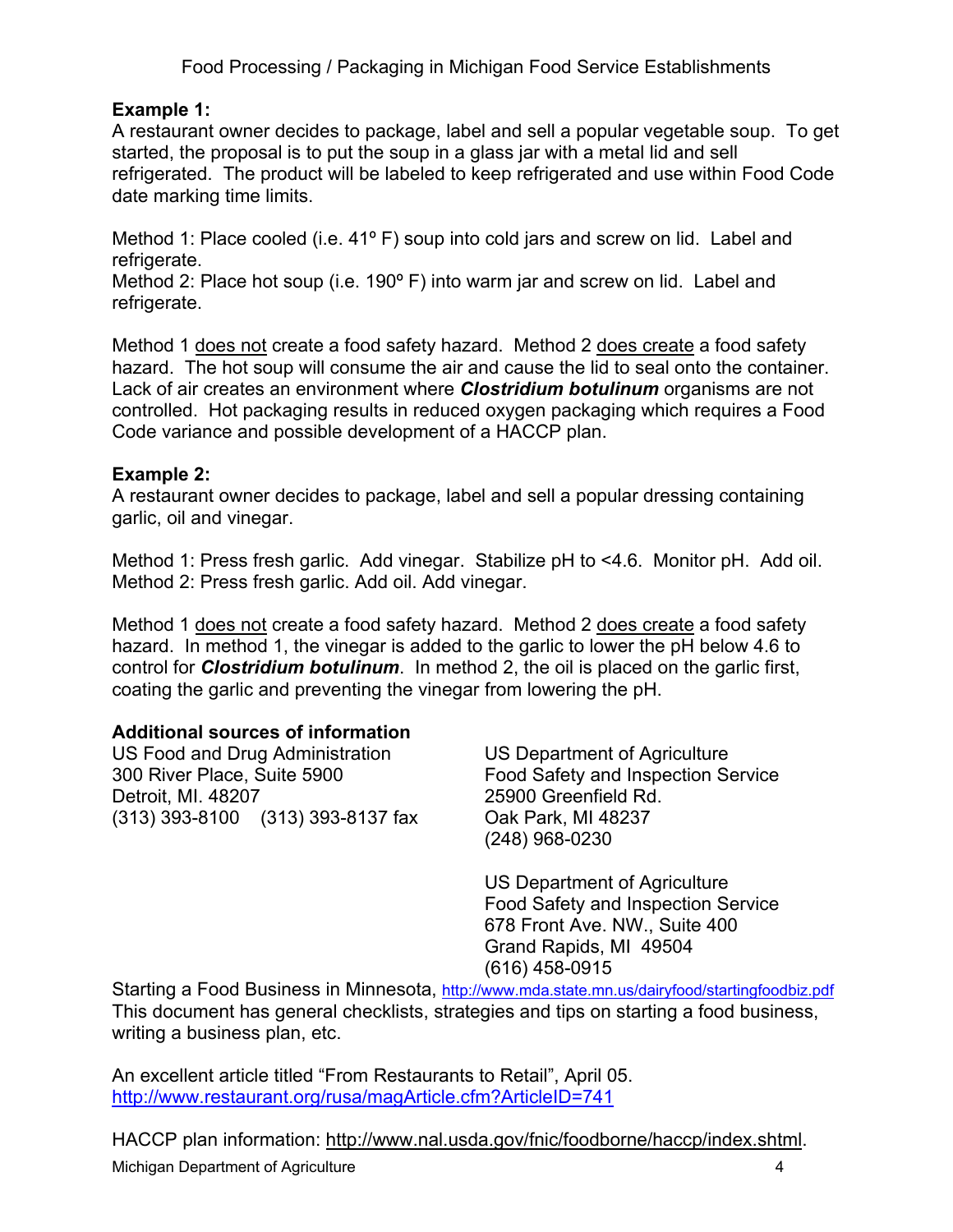## **Jams, Jellies & Preserves- shelf stable**

## **Applicable regulations:**

-21 CFR 110- Current Good Manufacturing Practice in Manufacturing, Packing or Holding Human Food

-Michigan Food Law (MFL) and 1999 FDA Food Code (FC).

-21 CFR 150- Fruit butter, jellies, preserves and related products (i.e. standard of identity)

## **Establishments wishing to process jams, jellies and preserves on-site must complete these steps:**

- 1. Have adequate space and equipment for the proposed processing operation.
- 2. Receive local health department plan approval for any construction or remodeling.
- 3. Establish standard operating procedures (SOP's) prior to beginning processing operations. Standardized procedures are essential for an establishment to comply with applicable regulations and produce a consistently safe product. Written SOP's are encouraged for all processing operations. Written SOP's are required for facilities seeking plan approval. See MDA's "Plan Submission Instructions" for SOP guidance at:<br>http://www.mda.state.mi.us/industry/fooddata/FSSS/0411\_SOP\_Guidance\_Memo.pdf

- 4. Complete any specialized training of personnel needed to conduct the proposed processing operations.
- 5. Provide coding on containers to enable positive lot identification. Product must be marked with a visible meaningful code to enable positive lot identification and to facilitate, where necessary, the segregation of specific lots that may have become contaminated or are otherwise unfit for their intended use. Lot codes can be sell-by dates. (MFL 8109)
- 6. Properly label the product. The various laws that must be met in respect to labeling are listed in MFL 8101. A good method for a new processor to determine basic label requirements is to:
	- a. review the MDA labeling guide at: [http://www.michigan.gov/mda/0,1607,7-](http://www.michigan.gov/mda/0,1607,7-125-1568_2388-15868--,00.html) [125-1568\\_2388-15868--,00.html](http://www.michigan.gov/mda/0,1607,7-125-1568_2388-15868--,00.html). FDA labeling information may be viewed at[:http://www.cfsan.fda.gov/label.html](http://www.cfsan.fda.gov/label.html)
	- b. review labels of other similar commercially packaged products. The information on the front, side and back panels would be a good indication of the information needed of the front, side and back panels of the proposed product. Remember that product ingredients must be listed in the order of major to minor ingredients, by weight.

Specific labeling requirements for jams and jellies are:

- **The Statement of Identity**: (the product identity) must be the common or usual name of the food, if it has one. Example: Jam, Jelly, Preserve
- **Artificially flavored**: When artificial flavorings are used, the product name must be accompanied by the phrase "artificially flavored" or "artificial". Example: "Artificial Strawberry Flavored Jam".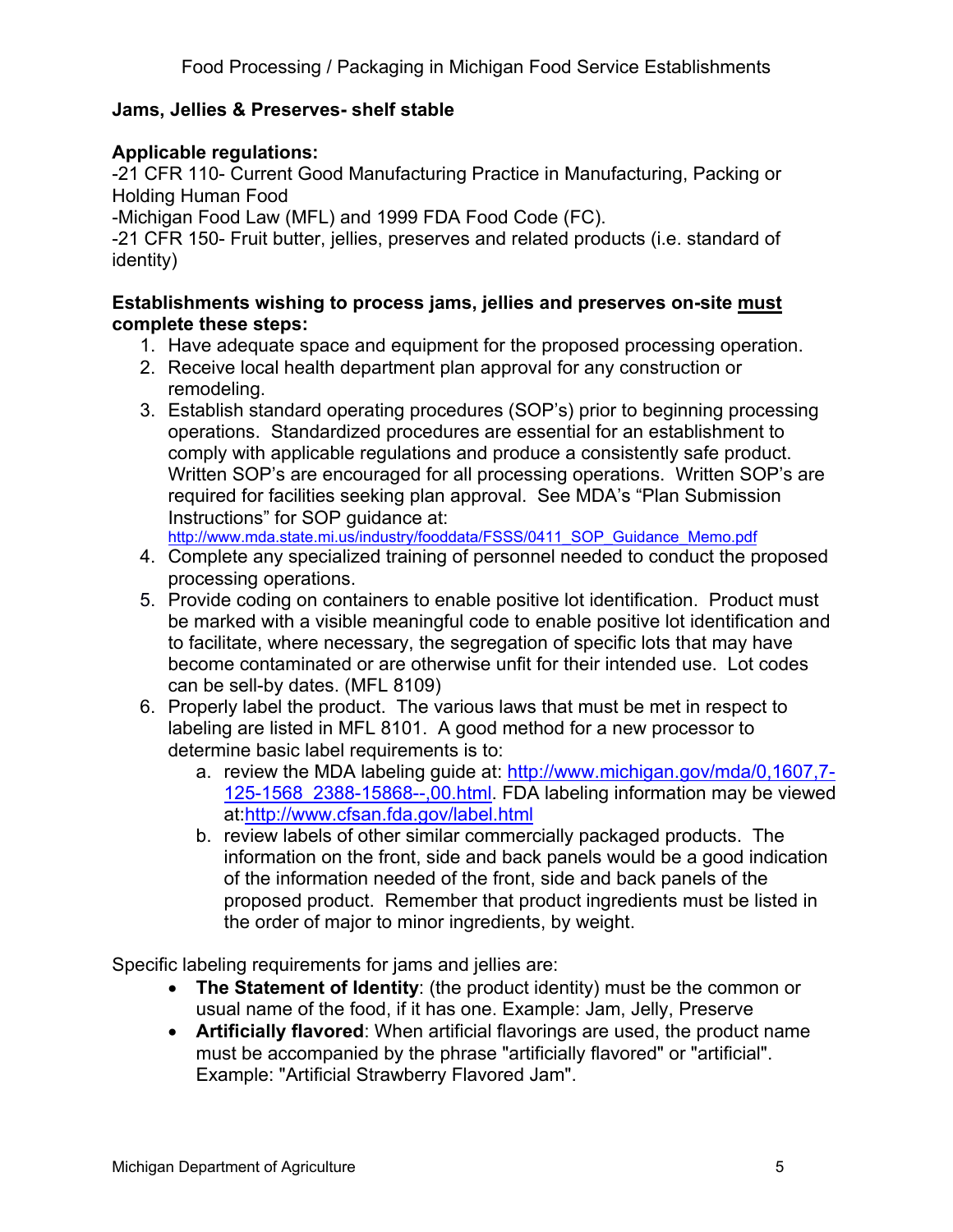## **Jams, Jellies & Preserves- shelf stable**

- **Fanciful terms**: Fanciful terms are not encouraged since they are often confusing to the consumer. However, they may be used as a supplement to a proper statement of identity and are in no way false or misleading. For example, a label may read "Belly Bomber Strawberry Jam" (but not "Belly Bomber" by itself).
- **Imitation**: A food that is an imitation of another food must be labeled, in type of uniform size and prominence, with the word "imitation" immediately followed by the name of the food imitated [MCLA 289.717 (c)]. Any product that resembles and substitutes for a traditional food and contains less nutritional value than the traditional food is considered to be an imitation [21 CFR § 101.3 (e)(1)]. Example: "Imitation Strawberry Jam".
- **Name and address of a responsible party**: Must be declared as a unit and not separated by other label information. The address must include street address, city, state, and zip code. However, if the street address is listed in a current city or telephone directory under the responsible party name, the street address may be omitted on the label. If the responsible party is other than the manufacturer, the name must be qualified by a term describing the relationship to the product [MCLA 289.717 (e), R285.551.13, and 21 CFR  $\S$ 101.5].
- **Quantity declaration**: Must be placed on the principal display panel (PDP) in the lower third of the panel. It must be printed in the required minimum type size and surrounded by sufficient clear space. Example: 12 oz.
- **Ingredient list**: A food product made from more than one ingredient must bear a complete list of ingredients in order of descending predominance by weight. Ingredients must be listed by their common or usual name. Spices and flavorings may be declared by the generic term "spices" or "flavorings" (artificial flavorings must be identified as artificial). Preservatives must have their function declared (for example, "preserved with for  $\qquad$  ").
- **Colorings**: All certified colors must be listed in the ingredient statement by their common name (e.g. FD&C Blue No. 1). Non-certified and natural colors may still be listed by the generic term "colorings."
- **Type size**: All required information must be printed in a type size of at least 1/1 6-inch in height [21 CFR § 101.2 (c)]. Other specific requirements may apply which require type size larger than 1/ 16 inch, and all required information must be conspicuous and easy to read.
- **Positive lot identification:** Product must be marked with a visible meaningful code to enable positive lot identification and to facilitate, where necessary, the segregation of specific lots that may have been become contaminated or are otherwise unfit for their intended use. (MFL 8109)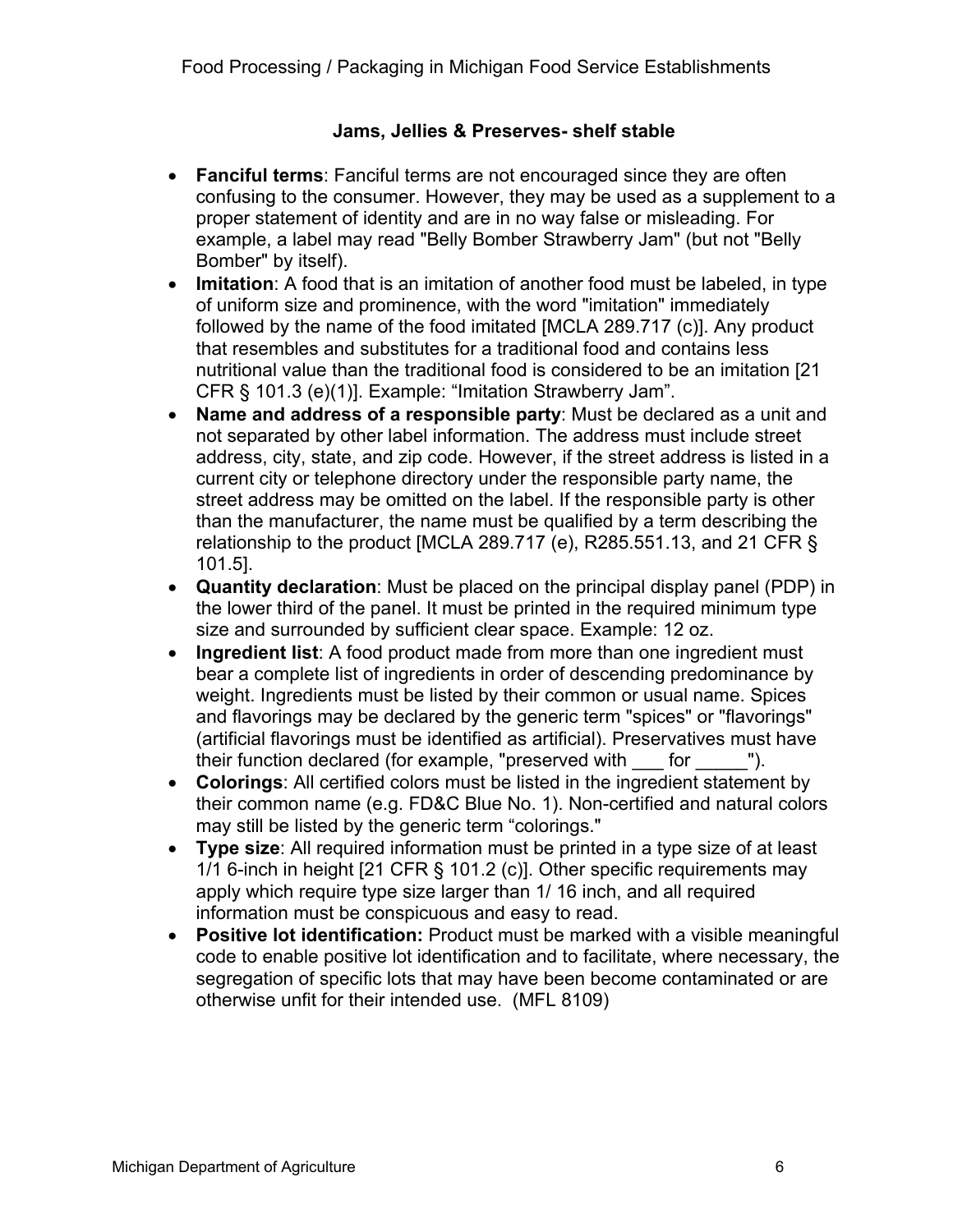## **Sandwiches- refrigerated**

## **Applicable regulations:**

-21 CFR 110- Current Good Manufacturing Practice in Manufacturing, Packing or Holding Human Food -Michigan Food Law (MFL) -1999 FDA Food Code (FC).

#### **Establishments wishing to process sandwiches on-site must complete these steps:**

- 1. Have adequate space and equipment for the proposed processing operation.
- 2. Receive local health department plan approval for any construction or remodeling.
- 3. Establish standard operating procedures (SOP's) prior to beginning processing operations. Standardized procedures are essential for an establishment to comply with applicable regulations and produce a consistently safe product. Written SOP's are encouraged for all processing operations. Written SOP's are required for facilities seeking plan approval. See MDA's "Plan Submission Instructions" for SOP guidance at:

[http://www.mda.state.mi.us/industry/fooddata/FSSS/0411\\_SOP\\_Guidance\\_Memo.pdf](http://www.mda.state.mi.us/industry/fooddata/FSSS/0411_SOP_Guidance_Memo.pdf)

- 4. Complete any specialized training of personnel needed to conduct the proposed processing operations.
- 5. Properly label the product. The various laws that must be met in respect to labeling are listed in MFL 8101. A good method for a new processor to determine basic label requirements is to:
	- a. review the MDA labeling guide at: [http://www.michigan.gov/mda/0,1607,7-](http://www.michigan.gov/mda/0,1607,7-125-1568_2388-15868--,00.html) [125-1568\\_2388-15868--,00.html](http://www.michigan.gov/mda/0,1607,7-125-1568_2388-15868--,00.html). FDA labeling information may be viewed at: <http://www.cfsan.fda.gov/label.html>
	- b. review labels of other similar commercially packaged products. The information on the front, side and back panels would be a good indication of the information needed of the front, side and back panels of the proposed product. Remember that product ingredients must be listed in the order of major to minor ingredients, by weight.
- 6. Provide coding on containers to enable positive lot identification. Product must be marked with a visible meaningful code to enable positive lot identification and to facilitate, where necessary, the segregation of specific lots that may have become contaminated or are otherwise unfit for their intended use. Lot codes can be sell-by dates. (MFL 8109)
- 7. Obtain a variance if reduced oxygen packaging is proposed unless FC 3-502.12 is met. See FC 3-502.11-12. The person requesting the variance shall provide: A) A statement of the proposed variance of the Code requirement citing relevant Code section numbers. B) An analysis of the rationale for how the potential public health hazards and nuisances addressed by the relevant Code sections will be alternatively addressed by the proposal, and C) A HACCP plan if required. A hazard analysis control plan (HACCP) is required when 1. reduced oxygen packaging will be used and 2. *Clostridium botulinum* must be controlled for in the final packaged form of the food. (FC 3-501.12, 8-201.13 & .14)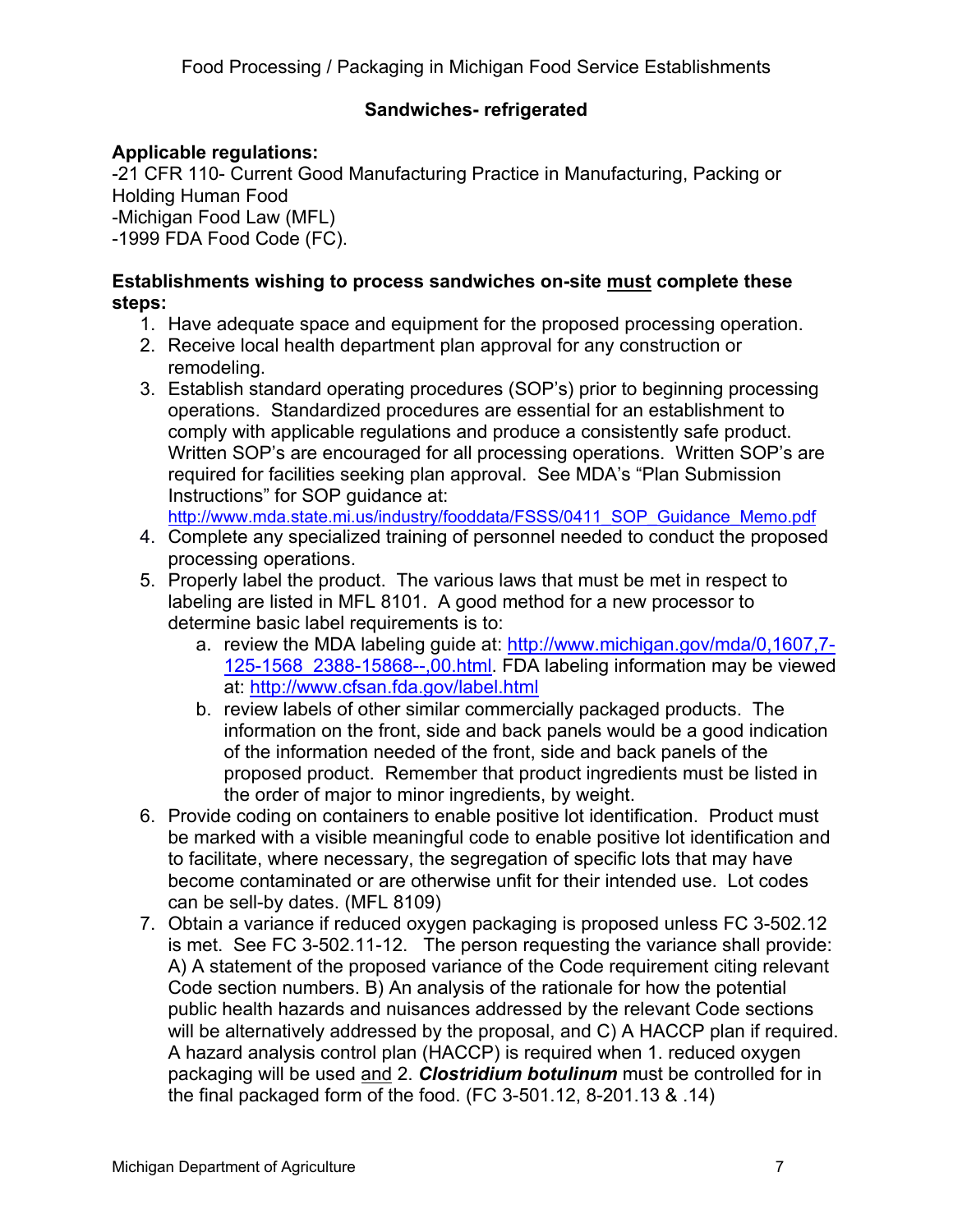#### **Sandwiches- refrigerated**

- 8. Provide a last date of sale. The Michigan Food Law of 2000 (Act No. 92 of 2000, as amended) provides in Section 8107 (6) that a person who prepackages a perishable food shall do all of the following:
	- a. Establish a meaningful date that takes into consideration the food quality and characteristics of the food, its packaging, and customary conditions encountered in commercial channels.
	- b. Allow a reasonable period after the date for consumption of the food without physical spoilage.
	- c. Keep a record of the method of determination of the date.

The Act also provides in Section 8107 (8) that the date shall not be altered and that a person shall not rewrap or repackage a perishable food, in its original form and texture, with a date on the package different from the original. Finally, the Act provides in Section 8107 (9) that the date shall be calculated to allow a reasonable period for the subsequent consumption of the food but shall not allow for a period which would result in a health nuisance as described in Section 2107.

Data published by the United States Department of Agriculture demonstrates that a temperature of 41° F or below will limit the growth of the pathogen *Listeria monocytogenes* for a period up to seven days. Therefore, manufacturers of perishable sandwiches and related products intended for distribution at retail that claim a "sell-by date" longer than seven days from the date of manufacture shall provide evidence to support that claim to the Michigan Department of Agriculture.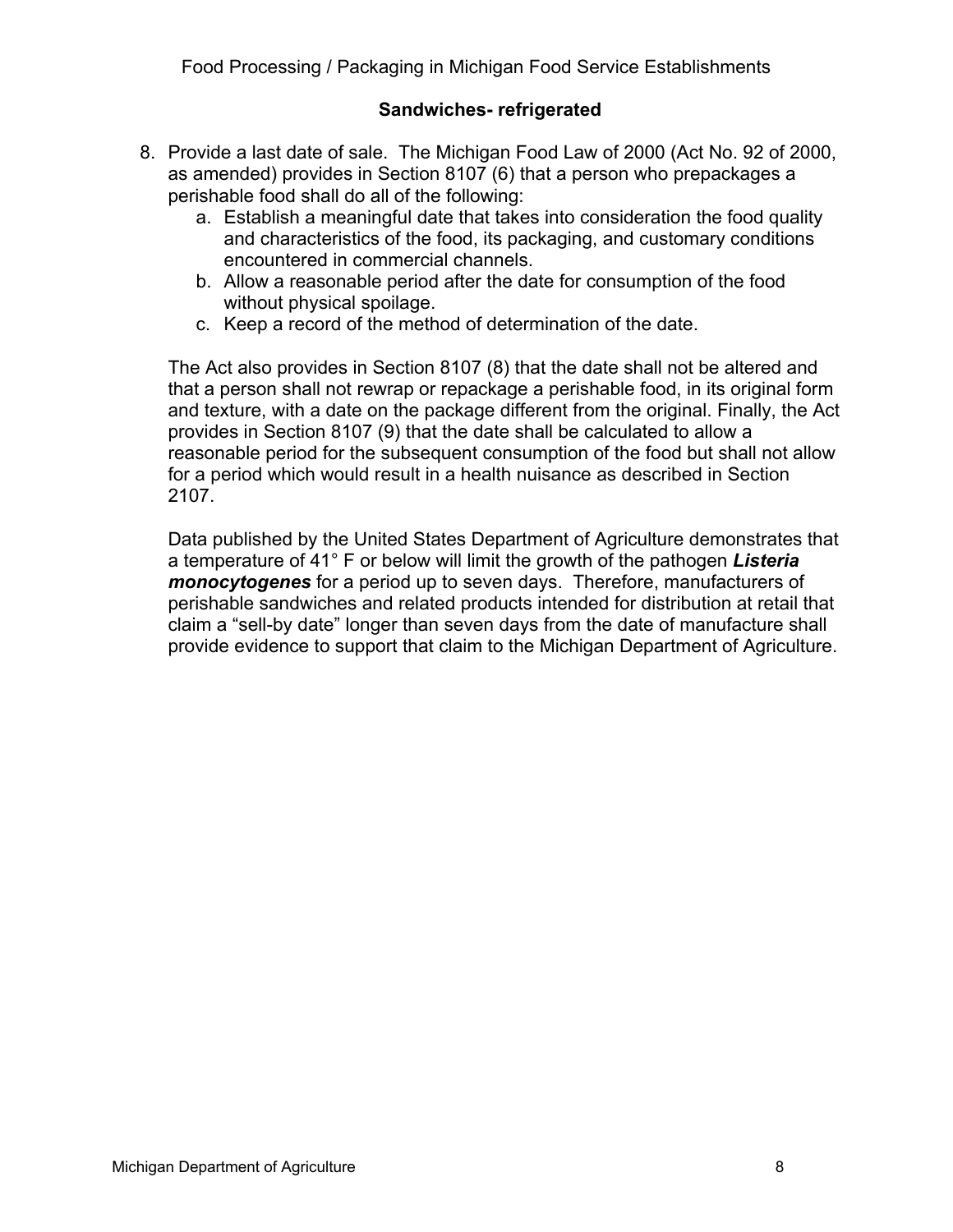## **Low Acid or Acidified Foods\***

Low acid: Examples are **canned vegetables, antipasto (depending on recipe), canned fish, poultry, meats, some soups or other liquid food**. These foods have a finished equilibrium  $pH$  of  $>4.6$ , A<sub>W</sub>  $>0.85$  and food is thermally processed, commercially sterile, packaged in a hermetically sealed container and is shelf stable.

Acidified: Examples are **salsa, pickled eggs, pickled beets, antipasto (depending on recipe)**. These foods start at a pH >4.6 but with the addition of vinegar or spice solution have a finished equilibrium of pH ≤4.6.

#### **Processing these types of foods can be complicated and expensive. Two methods of simplifying this experience for a food service operator are:**

- 1. **Use a co-packer** (hiring a custom packing company that specializes in processing and packaging foods for others). Co-packers already have training, equipment, contacts for packaging, etc. To find a co-packer, contact an association associated with the proposed product or contact the "MSU Cooperative Extension Service", ([http://www.msue.msu.edu/msue/ctyentpg/ctyunits.html\)](http://www.msue.msu.edu/msue/ctyentpg/ctyunits.html).
- 2. **Store, distribute and retail foods under refrigeration.** Properly label the product and provide a last date of sale. See sections 7-9 below.

#### **Applicable regulations:**

-21 CFR 110- Current Good Manufacturing Practice in Manufacturing, Packing or Holding Human Food

-21 CFR 113- Thermally Processed Low-Acid Foods in Hermetically Sealed Containers -21 CFR 114- Acidified Foods

-Michigan Food Law (MFL)

-1999 FDA Food Code (FC)

#### **Establishments wishing to process acidified or low-acid food on-site must complete these steps:**

- 1. Have adequate space and equipment for the proposed processing operation. Provide necessary specialized equipment, such as: retorts, pH meters, can seamers, fillers, dud detectors, etc.
- 2. Receive local health department plan approval for any construction or remodeling.
- 3. Attend "Better Processing Control School". Course list available at: <http://www.fpi-food.org/courseschedule.cfm>
- 4. Register and file a scheduled process with FDA. Information on this process can be found at: <http://www.cfsan.fda.gov/~comm/lacf-toc.html>. Work in conjunction with a process specialist to develop a scheduled process (21 CFR 113.3(r) or 21 CFR 114.3(e)). Methods of locating locate a process specialist include: conducting an internet search, contact the "MSU Cooperative Extension Service". ([http://www.msue.msu.edu/msue/ctyentpg/ctyunits.html\)](http://www.msue.msu.edu/msue/ctyentpg/ctyunits.html) or contact a related processor's association. FDA conducts a technical edit of scheduled processes and responds in writing.
- 5. Apply for and obtain a variance from the local health department, if required. Variances are required if the proposed process includes: curing food, using additives such as vinegar for preservation or to render a food not potentially hazardous or when using reduced oxygen packaging that does not comply with 3-502.12. See FC 3-502.11 and 8-103.10-11. The person requesting the variance shall provide: A) A statement of the proposed variance of the Code requirement citing relevant Code section numbers. B) An analysis of the rationale for how the potential public health hazards and nuisances addressed by the relevant Code sections will be alternatively addressed by the proposal,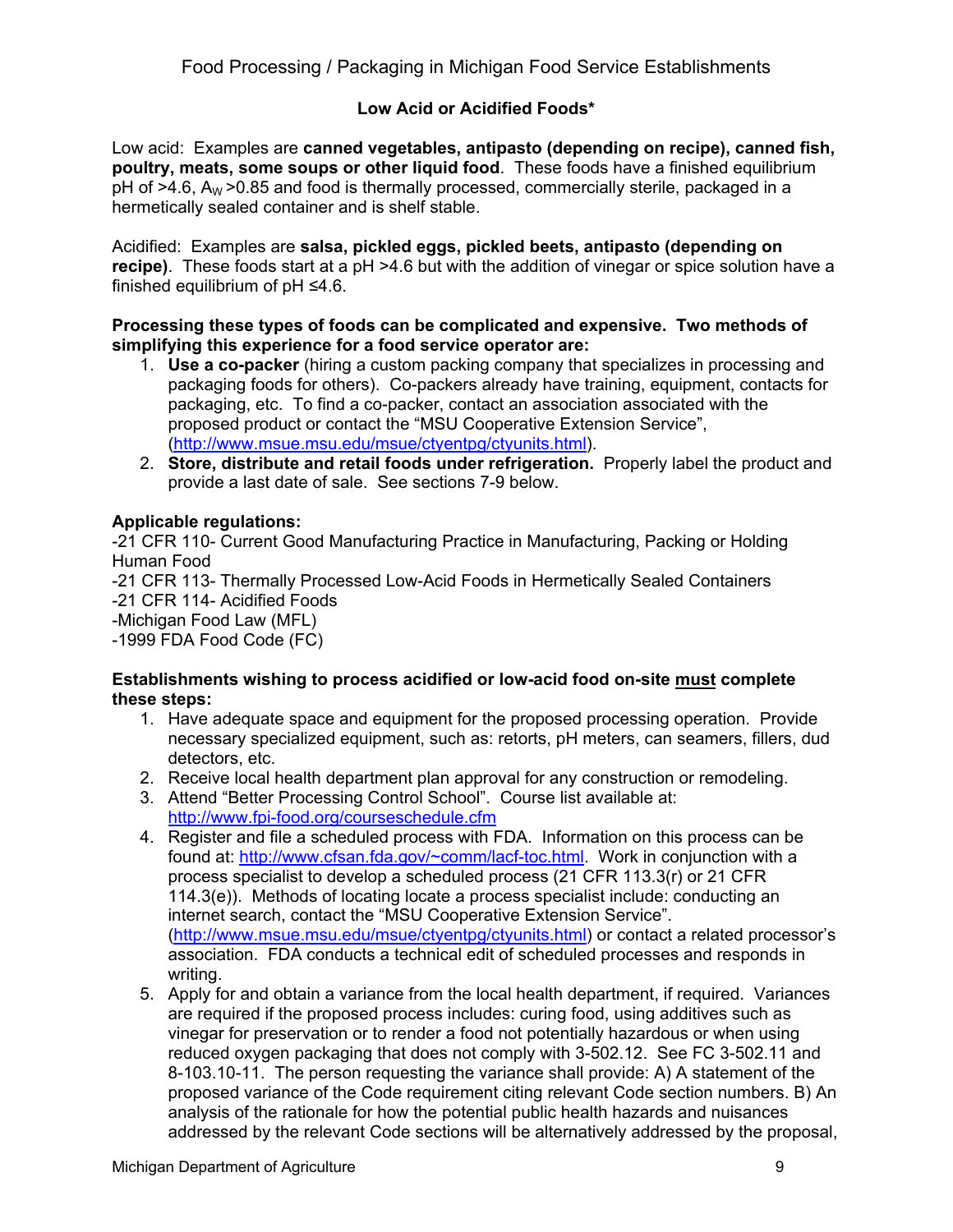and C) A HACCP plan if required. A hazard analysis control plan (HACCP) is required when 1. reduced oxygen packaging will be used and 2. *Clostridium botulinum* must be controlled for in the final packaged form of the food. (FC 3-502.12, 8-201.13 & .14)

- 6. Complete any specialized training of personnel needed to conduct the proposed processing operations.
- 7. Properly label the product. The various laws that must be met in respect to labeling are listed in MFL 8101. A good method for a new processor to determine basic label requirements is to:
	- a. review the MDA labeling guide at: [http://www.michigan.gov/mda/0,1607,7-125-](http://www.michigan.gov/mda/0,1607,7-125-1568_2388-15868--,00.html) [1568\\_2388-15868--,00.html.](http://www.michigan.gov/mda/0,1607,7-125-1568_2388-15868--,00.html) FDA labeling information may be viewed at: <http://www.cfsan.fda.gov/label.html>
	- b. review labels of other similar commercially packaged products. The information on the front, side and back panels would be a good indication of the information needed of the front, side and back panels of the proposed product. Remember that product ingredients must be listed in the order of major to minor ingredients, by weight.
- 8. Provide coding on containers to enable positive lot identification. Product must be marked with a visible meaningful code to enable positive lot identification and to facilitate, where necessary, the segregation of specific lots that may have become contaminated or are otherwise unfit for their intended use. Lot codes can be sell-by dates. (MFL 8109)
- 9. Provide a last date of sale, if the shelf life of the product is less than 90 days. The Michigan Food Law of 2000 (Act No. 92 of 2000, as amended) provides in Section 8107 (6) that a person who prepackages a perishable food shall do all of the following:
	- a. Establish a meaningful date that takes into consideration the food quality and characteristics of the food, its packaging, and customary conditions encountered in commercial channels.
	- b. Allow a reasonable period after the date for consumption of the food without physical spoilage.
	- c. Keep a record of the method of determination of the date.

The Act also provides in Section 8107 (8) that the date shall not be altered and that a person shall not rewrap or repackage a perishable food, in its original form and texture, with a date on the package different from the original. Finally, the Act provides in Section 8107 (9) that the date shall be calculated to allow a reasonable period for the subsequent consumption of the food but shall not allow for a period which would result in a health nuisance as described in Section 2107.

Data published by the United States Department of Agriculture demonstrates that a temperature of 41° F or below will limit the growth of the pathogen *Listeria monocytogenes* for a period up to seven days. Therefore, manufacturers of perishable products intended for distribution at retail that claim a "sell-by date" longer than seven days from the date of manufacture shall provide evidence to support that claim to the Michigan Department of Agriculture.

#### **\*USDA**

Contact USDA for approvals if the product will include at least 2% cooked or 3% raw meat or poultry, by weight. USDA will oversee the approvals for the product and establishment. An onsite USDA inspector is required for these products (9 CFR 318). When USDA handles oversight of these products, then MDA is only involved in regulating retail sale, storage and display. USDA may grant an exemption from their regulations for a food service establishment that processes food. USDA, Food Safety and Inspection Service (FSIS) may be contacted at Oak Park, MI. (248) 968-0230.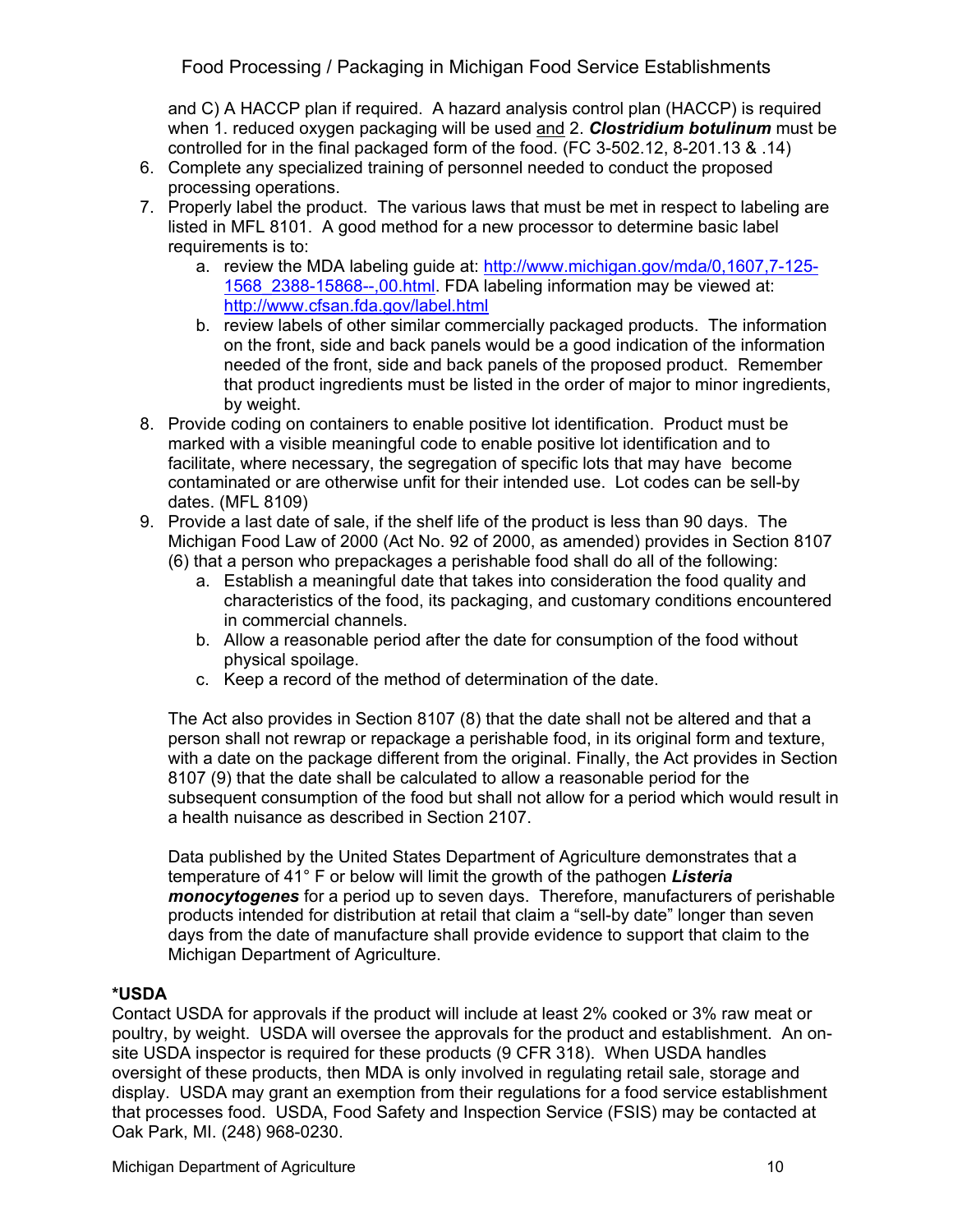#### **Soups- refrigerated or frozen\* Pizza- refrigerated or frozen\***

# **Applicable regulations:**

-21 CFR 110- Current Good Manufacturing Practice in Manufacturing, Packing or Holding Human Food

-Michigan Food Law (MFL)

-1999 FDA Food Code (FC).

## **Establishments wishing to process pizza / soups on-site must complete these steps:**

- 1. Have adequate space and equipment for the proposed processing operation. Provide necessary specialized equipment.
- 2. Receive local health department plan approval for any construction or remodeling.
- 3. Establish standard operating procedures (SOP's) prior to beginning processing operations. Standardized procedures are essential for an establishment to comply with applicable regulations and produce a consistently safe product. Written SOP's are encouraged for all processing operations. Written SOP's are required for facilities seeking plan approval. See MDA's "Plan Submission Instructions" for SOP guidance at:

[http://www.mda.state.mi.us/industry/fooddata/FSSS/0411\\_SOP\\_Guidance\\_Memo.pdf](http://www.mda.state.mi.us/industry/fooddata/FSSS/0411_SOP_Guidance_Memo.pdf)

- 4. Complete any specialized training of personnel needed to conduct the proposed processing operations.
- 5. Properly label the product. The various laws that must be met in respect to labeling are listed in MFL 8101. A good method for a new processor to determine basic label requirements is to:
	- d. review the MDA labeling guide at: [http://www.michigan.gov/mda/0,1607,7-](http://www.michigan.gov/mda/0,1607,7-125-1568_2388-15868--,00.html) [125-1568\\_2388-15868--,00.html](http://www.michigan.gov/mda/0,1607,7-125-1568_2388-15868--,00.html). FDA labeling information may be viewed at: <http://www.cfsan.fda.gov/label.html>
	- e. review labels of other similar commercially packaged products. The information on the front, side and back panels would be a good indication of the information needed of the front, side and back panels of the proposed product. Remember that product ingredients must be listed in the order of major to minor ingredients, by weight.
- 6. Provide coding on containers to enable positive lot identification. Product must be marked with a visible meaningful code to enable positive lot identification and to facilitate, where necessary, the segregation of specific lots that may have become contaminated or are otherwise unfit for their intended use. Lot codes can be sell-by dates. (MFL 8109)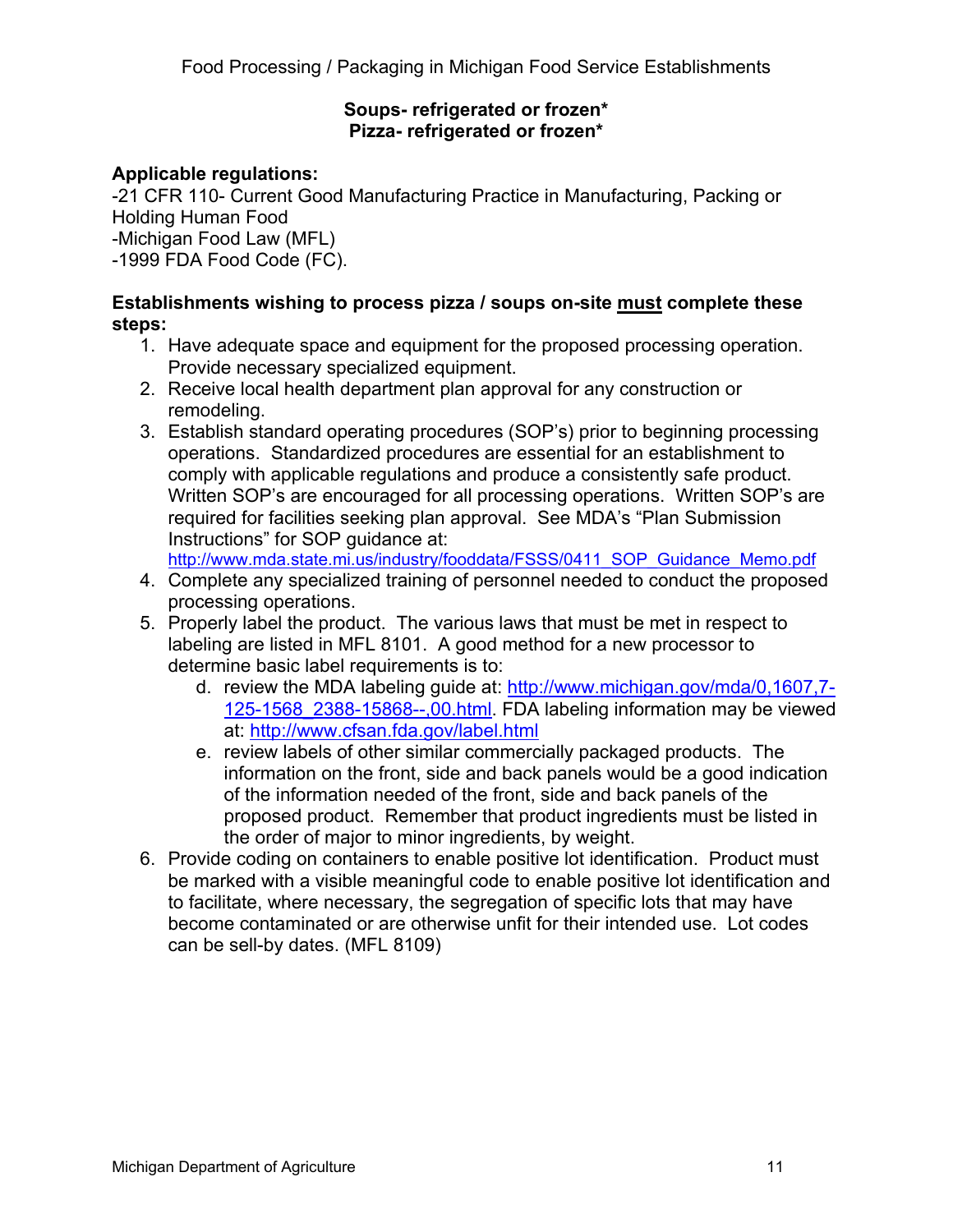#### **Soups- refrigerated or frozen\* Pizza- refrigerated or frozen\***

- 7. Provide a last date of sale, if the shelf life of the product is less than 90 days. The Michigan Food Law of 2000 (Act No. 92 of 2000, as amended) provides in Section 8107 (6) that a person who prepackages a perishable food shall do all of the following:
	- a. Establish a meaningful date that takes into consideration the food quality and characteristics of the food, its packaging, and customary conditions encountered in commercial channels.
	- b. Allow a reasonable period after the date for consumption of the food without physical spoilage.
	- c. Keep a record of the method of determination of the date.

The Act also provides in Section 8107 (8) that the date shall not be altered and that a person shall not rewrap or repackage a perishable food, in its original form and texture, with a date on the package different from the original. Finally, the Act provides in Section 8107 (9) that the date shall be calculated to allow a reasonable period for the subsequent consumption of the food but shall not allow for a period which would result in a health nuisance as described in Section 2107.

Data published by the United States Department of Agriculture demonstrates that a temperature of 41° F or below will limit the growth of the pathogen *Listeria monocytogenes* for a period up to seven days. Therefore, manufacturers of perishable refrigerated soups intended for distribution at retail that claim a "sellby date" longer than seven days from the date of manufacture shall provide evidence to support that claim to the Michigan Department of Agriculture.

## **\*USDA**

Contact USDA for approvals if the product will include at least 2% cooked or 3% raw meat or poultry, by weight. USDA will oversee the approvals for the product and establishment. An on-site USDA inspector is required for these products (9 CFR 318). When USDA handles oversight of these products, then MDA is only involved in regulating retail sale, storage and display. USDA may grant an exemption from their regulations for a food service establishment that processes food. USDA, Food Safety and Inspection Service (FSIS) may be contacted at Oak Park, MI. (248) 968-0230.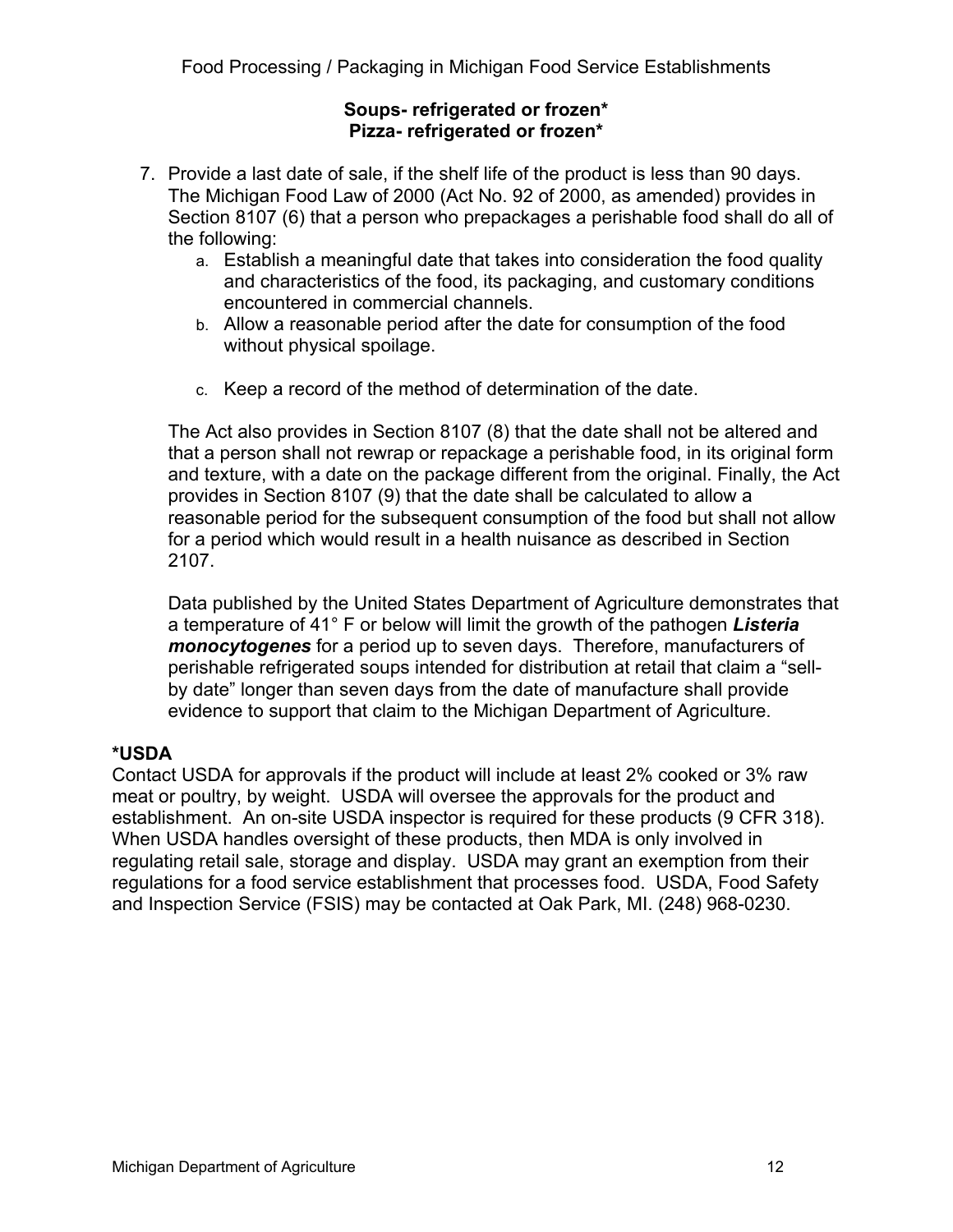#### **Dry Shelf Stable Foods, such as: Baked Goods- refrigerated, frozen or shelf stable Dry Snack Foods- refrigerated or shelf stable Candy**

## **Applicable regulations:**

-21 CFR 110- Current Good Manufacturing Practice in Manufacturing, Packing or Holding Human Food -Michigan Food Law (MFL) -1999 FDA Food Code (FC).

## **Establishments wishing to process these foods on-site must complete these steps:**

- 1. Have adequate space and equipment for the proposed processing operation. Provide necessary specialized equipment.
- 2. Receive local health department plan approval for any construction or remodeling.
- 3. Establish standard operating procedures (SOP's) prior to beginning processing operations. Standardized procedures are essential for an establishment to comply with applicable regulations and produce a consistently safe product. Written SOP's are encouraged for all processing operations. Written SOP's are required for facilities seeking plan approval. See MDA's "Plan Submission Instructions" for SOP guidance at:

[http://www.mda.state.mi.us/industry/fooddata/FSSS/0411\\_SOP\\_Guidance\\_Memo.pdf](http://www.mda.state.mi.us/industry/fooddata/FSSS/0411_SOP_Guidance_Memo.pdf)

- 4. Complete any specialized training of personnel needed to conduct the proposed processing operations.
- 5. Properly label the product. The various laws that must be met in respect to labeling are listed in MFL 8101. A good method for a new processor to determine basic label requirements is to:
	- a. review the MDA labeling guide at: [http://www.michigan.gov/mda/0,1607,7-](http://www.michigan.gov/mda/0,1607,7-125-1568_2388-15868--,00.html) [125-1568\\_2388-15868--,00.html](http://www.michigan.gov/mda/0,1607,7-125-1568_2388-15868--,00.html). FDA labeling information may be viewed at: <http://www.cfsan.fda.gov/label.html>
	- b. review labels of other similar commercially packaged products. The information on the front, side and back panels would be a good indication of the information needed of the front, side and back panels of the proposed product. Remember that product ingredients must be listed in the order of major to minor ingredients, by weight.
- 6. Provide coding on containers to enable positive lot identification. Product must be marked with a visible meaningful code to enable positive lot identification and to facilitate, where necessary, the segregation of specific lots that may have become contaminated or are otherwise unfit for their intended use. Lot codes can be sell-by dates. (MFL 8109)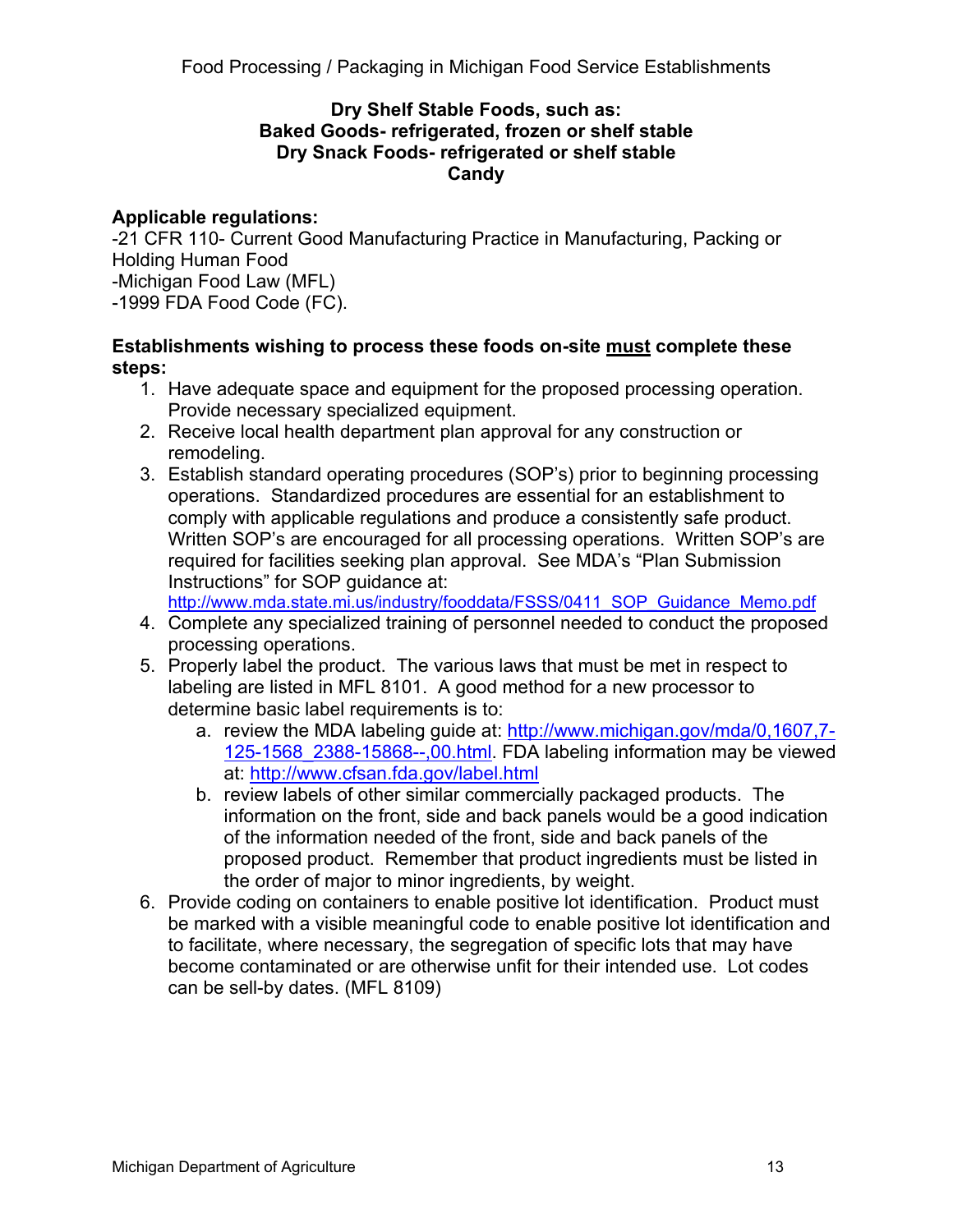#### **Dry Shelf Stable Foods, such as: Baked Goods- refrigerated, frozen or shelf stable Dry Snack Foods- refrigerated or shelf stable Candy**

- 7. Provide a last date of sale, if the shelf life of the product is less than 90 days. The Michigan Food Law of 2000 (Act No. 92 of 2000, as amended) provides in Section 8107 (6) that a person who prepackages a perishable food shall do all of the following:
	- a. Establish a meaningful date that takes into consideration the food quality and characteristics of the food, its packaging, and customary conditions encountered in commercial channels.
	- b. Allow a reasonable period after the date for consumption of the food without physical spoilage.
	- c. Keep a record of the method of determination of the date.

The Act also provides in Section 8107 (8) that the date shall not be altered and that a person shall not rewrap or repackage a perishable food, in its original form and texture, with a date on the package different from the original. Finally, the Act provides in Section 8107 (9) that the date shall be calculated to allow a reasonable period for the subsequent consumption of the food but shall not allow for a period which would result in a health nuisance as described in Section 2107.

Note: Alcohol-filled confections not allowed (MFL 1105(xii)).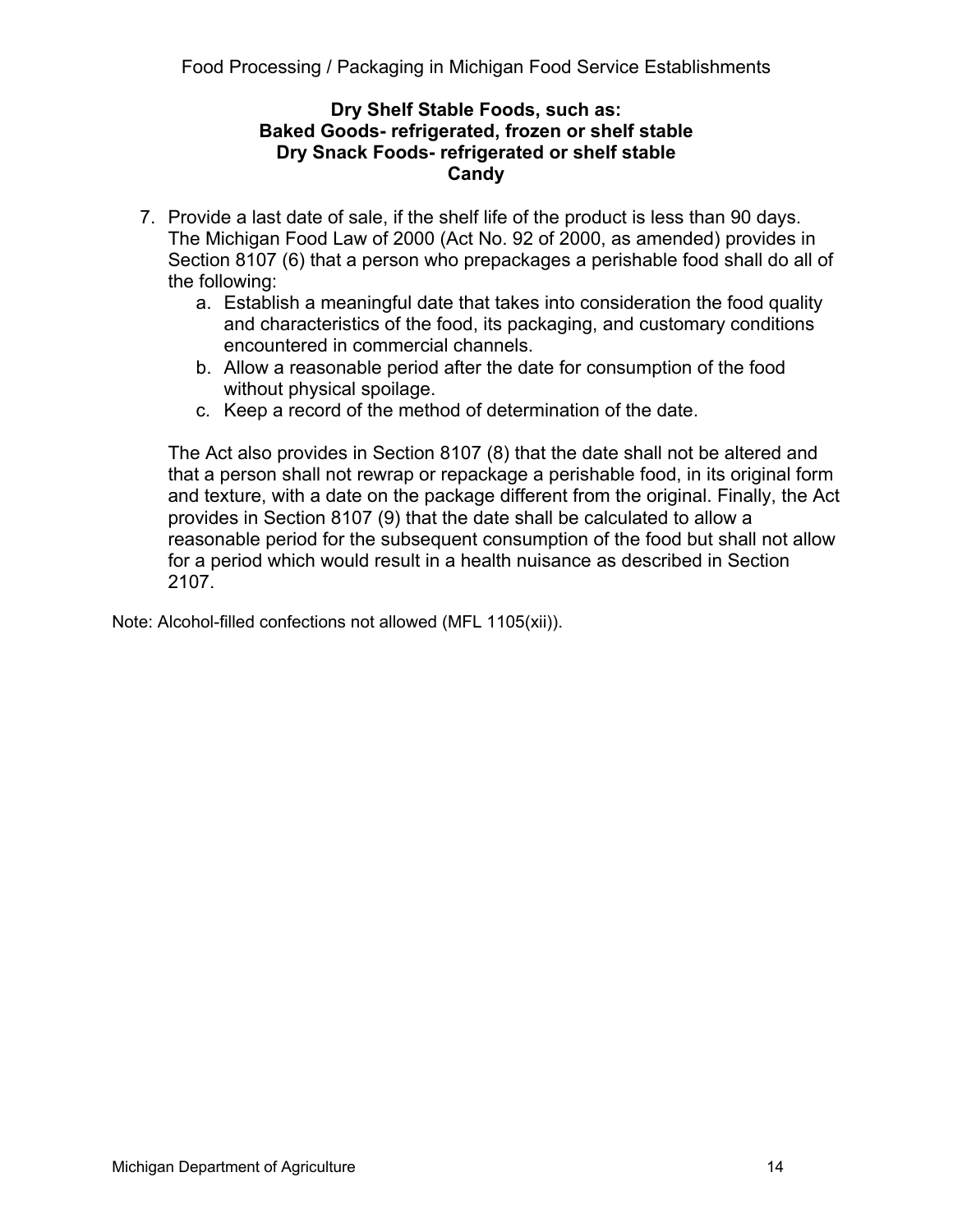#### **Processing Information Sheet**

| Food service establishment proposing processing ________________________________                                                                                              |  |
|-------------------------------------------------------------------------------------------------------------------------------------------------------------------------------|--|
|                                                                                                                                                                               |  |
| Product Identity (describe product in detail)                                                                                                                                 |  |
|                                                                                                                                                                               |  |
|                                                                                                                                                                               |  |
| <b>On-site process category</b>                                                                                                                                               |  |
| Not heat treated (shelf stable) (CFR 110)<br>___ Not heat treated (shelf stable) (CFR 110)<br>___ Heat treated, but not fully cooked, not shelf stable<br>(CFR 110) (CFR 110) |  |
| Fully cooked, shelf stable (CFR 110 and 113 or 114)<br>__ Fully cooked, not shelf stable (__ refrigerated, __ frozen) (CFR 110)                                               |  |
| <b>Intended Use</b>                                                                                                                                                           |  |
| _ Ready-to-eat<br>Further preparation required before consumption                                                                                                             |  |
| Raw                                                                                                                                                                           |  |
| <b>Packaging</b>                                                                                                                                                              |  |
| Vacuum packaging                                                                                                                                                              |  |
|                                                                                                                                                                               |  |
|                                                                                                                                                                               |  |
| <b>Intended Storage / Shelf Life</b>                                                                                                                                          |  |
| Refrigerated<br>__ Frozen                                                                                                                                                     |  |
| __ Shelf stable                                                                                                                                                               |  |
|                                                                                                                                                                               |  |
| <b>Method of sale:</b>                                                                                                                                                        |  |
| <b>Labeling Instructions:</b>                                                                                                                                                 |  |
| <b>Special distribution control needed:</b>                                                                                                                                   |  |

**Other food operations or non-food operations conducted:**